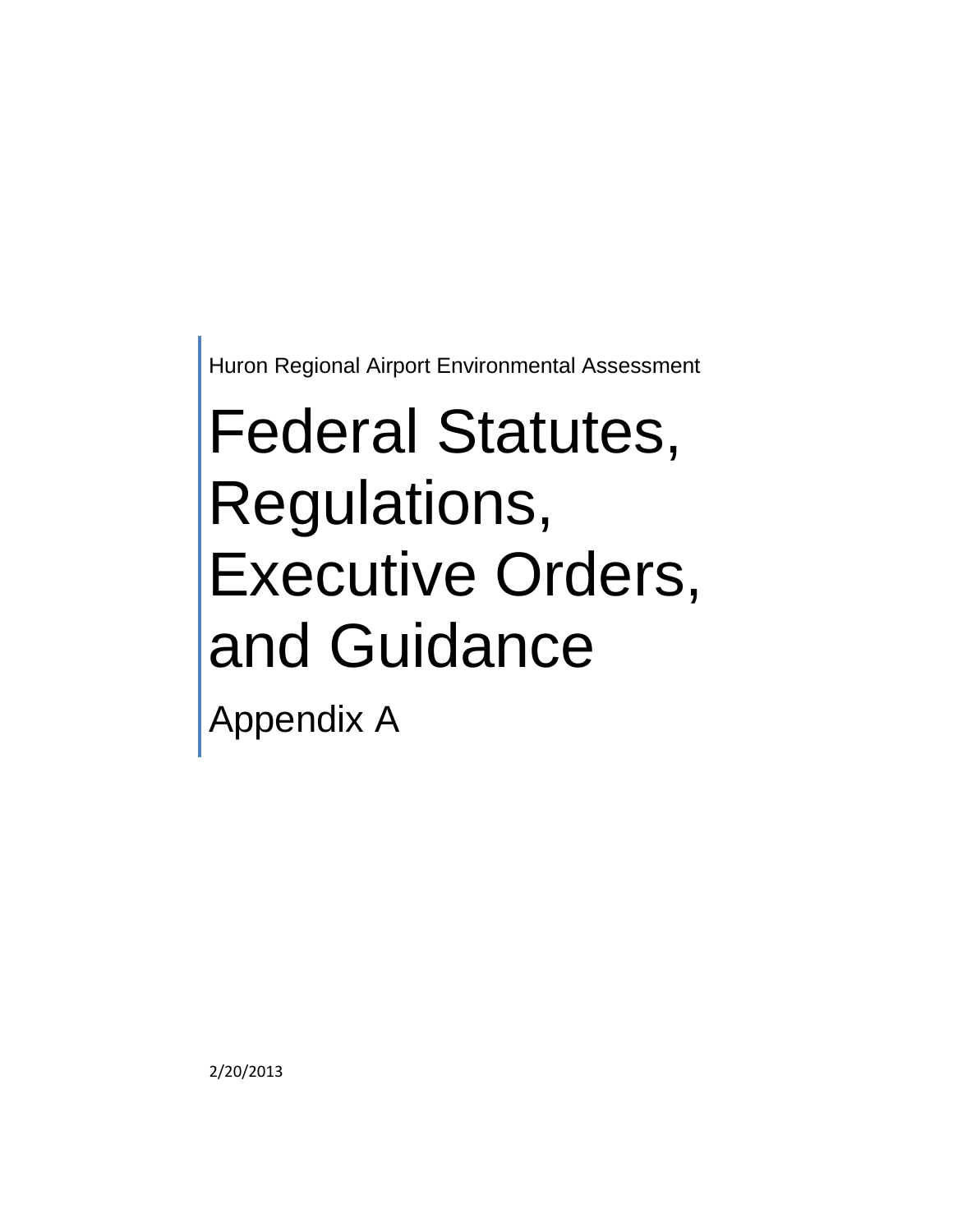| <b>Federal Statutes, Regulations, Executive Orders, and Guidance</b>                                                                                                                                                                                                                                          |                                                                                                                                                                                                                                                                                         |  |
|---------------------------------------------------------------------------------------------------------------------------------------------------------------------------------------------------------------------------------------------------------------------------------------------------------------|-----------------------------------------------------------------------------------------------------------------------------------------------------------------------------------------------------------------------------------------------------------------------------------------|--|
| <b>Statute</b>                                                                                                                                                                                                                                                                                                | <b>Regulations and Guidance</b>                                                                                                                                                                                                                                                         |  |
| <b>Air Quality</b>                                                                                                                                                                                                                                                                                            |                                                                                                                                                                                                                                                                                         |  |
| $\triangleright$ Clean Air Act (CAA), as amended [42]<br>United States Code (U.S.C.) 7401-<br>7671] [Public Law (PL) 91-604, PL 101-<br>549]                                                                                                                                                                  | $\triangleright$ Title 40 Code of Federal Regulations<br>(CFR) parts 9, 50-53, 60, 61, 66, 67, 81,<br>82, and 93 (which includes General<br>Conformity)                                                                                                                                 |  |
| <b>Coastal Resources</b>                                                                                                                                                                                                                                                                                      |                                                                                                                                                                                                                                                                                         |  |
| ▶ Coastal Barrier Resources Act of 1982<br>as amended by the Coastal Barrier<br>Improvement Act of 1990 [16 U.S.C.<br>3501-3510] [PL 97-348]                                                                                                                                                                  | $\triangleright$ U.S. Department of Interior Coastal<br>Barrier Act Advisory Guidelines (57 FR<br>52730, November 5, 1992)                                                                                                                                                              |  |
| > Coastal Zone Management Act as<br>[16 U.S.C. 1451-1464] [PL<br>amended<br>92-583]                                                                                                                                                                                                                           | $\triangleright$ 15 CFR part 930, subparts C and D<br>15 CFR part 923<br>➤                                                                                                                                                                                                              |  |
| Executive Order 13089, Coral Reef<br>Protection (63 FR 32701, June 16,<br>1998)                                                                                                                                                                                                                               |                                                                                                                                                                                                                                                                                         |  |
| <b>Compatible Land Use</b>                                                                                                                                                                                                                                                                                    |                                                                                                                                                                                                                                                                                         |  |
| > Aviation Safety and Noise Abatement<br>Act of 1979, as amended (49 U.S.C.<br>47501-47507)                                                                                                                                                                                                                   | 14 CFR part 150<br>➤                                                                                                                                                                                                                                                                    |  |
| <b>Department of Transportation Act</b><br>> Department of Transportation Act of<br>1966, section 4(f) [recodified at 49<br>U.S.C. 303(c)]                                                                                                                                                                    |                                                                                                                                                                                                                                                                                         |  |
| <b>Farmlands</b>                                                                                                                                                                                                                                                                                              |                                                                                                                                                                                                                                                                                         |  |
| $\triangleright$ Farmland Protection Policy Act [7]<br>U.S.C. 4201-4209] [PL 97-98, amended<br>by section 1255 of the Food Security<br>Act of 1985, PL 99-198]                                                                                                                                                | ▶ 7 CFR part 658 (59 FR 31109, June 17,<br>1994)<br>▶ 7 CFR part 657 (43 FR 4030)<br>> CEQ Memorandum on Analysis of<br>Impacts on Prime and Unique Agricultural<br>Lands in Implementing the National<br>Environmental Policy Act, August 11,<br>1980 (45 FR 59189, September 8, 1980) |  |
| <b>Fish, Wildlife and Plants</b>                                                                                                                                                                                                                                                                              |                                                                                                                                                                                                                                                                                         |  |
| Endangered Species Act of 1973 [16]<br>U.S.C. §§1531-1544] [PL 93-205]<br>Marine Mammal Protection Act of 1972<br>[16 U.S.C. §§1361-1421h] Related<br><b>Essential Fish Habitat Requirements of</b><br>the Magnuson-Stevens Act, as<br>amended by the Sustainable<br>Fisheries Act [16 U.S.C.<br>§1855(b)(2)] |                                                                                                                                                                                                                                                                                         |  |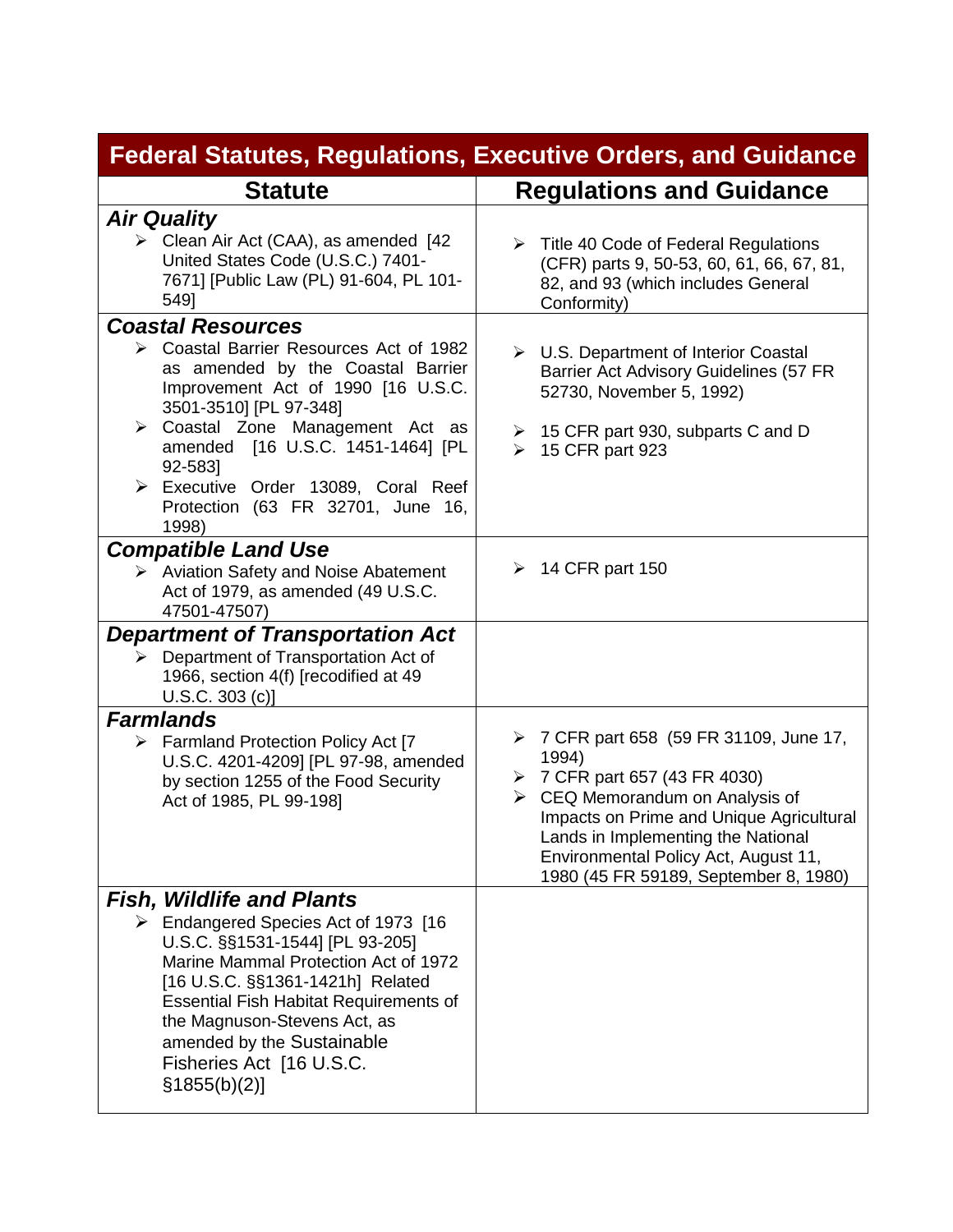| <b>Federal Statutes, Regulations, Executive Orders, and Guidance</b> |                                                                                                                                                                                                                                                                                                                                                                                                                                                                                                                                                                                                                                                                                                                                                                                                                               |                                                                                                                                                                                                                                                                                                                                                                                                                                                                                                                                                                                                                                                                                                                                                                                                                                                                                             |
|----------------------------------------------------------------------|-------------------------------------------------------------------------------------------------------------------------------------------------------------------------------------------------------------------------------------------------------------------------------------------------------------------------------------------------------------------------------------------------------------------------------------------------------------------------------------------------------------------------------------------------------------------------------------------------------------------------------------------------------------------------------------------------------------------------------------------------------------------------------------------------------------------------------|---------------------------------------------------------------------------------------------------------------------------------------------------------------------------------------------------------------------------------------------------------------------------------------------------------------------------------------------------------------------------------------------------------------------------------------------------------------------------------------------------------------------------------------------------------------------------------------------------------------------------------------------------------------------------------------------------------------------------------------------------------------------------------------------------------------------------------------------------------------------------------------------|
|                                                                      | <b>Statute</b>                                                                                                                                                                                                                                                                                                                                                                                                                                                                                                                                                                                                                                                                                                                                                                                                                | <b>Regulations and Guidance</b>                                                                                                                                                                                                                                                                                                                                                                                                                                                                                                                                                                                                                                                                                                                                                                                                                                                             |
| $\blacktriangleright$<br>➤<br>➤<br>➤<br>➤<br>➤<br>➤                  | Sikes Act Amendments of 1974 [PL 93-<br>452]<br>Fish and Wildlife Coordination Act of<br>1958 [16 U.S.C. §§661-666c] [PL 85-<br>624]<br>Fish and Wildlife Conservation Act of<br>1980[16 U.S.C. §§2901-2912] [PL 96-<br>366]<br>Executive Order 13112, Invasive<br>Species (64 FR 6183, February 8,<br>1999)<br>Migratory Bird Treaty Act of 1981 [16<br>U.S.C. §§703-712]<br>Executive Order 13186, Responsibilities<br>of Federal Agencies to Protect<br>Migratory Birds [66 FR 3853, January<br>17, 2001]<br><b>Presidential Memorandum on</b><br><b>Environmentally and Economically</b><br>Beneficial Landscape Practices on<br><b>Federally Landscaped Grounds (April</b><br>26, 1994); Executive Order 13148,<br><b>Greening the Government Through</b><br>Leadership in Environmental<br>Management (April 22, 2000). | 50 CFR parts 17 and 22<br>$\blacktriangleright$<br>$\geqslant$ 50 CFR part 402<br>50 CFR parts 450-453<br>➤<br>50 CFR 600.920<br>➤<br>MOU [among 14 Federal agencies] on<br>⋗<br>Implementation of the Endangered<br>Species Act, September 28, 1994<br>MOU on Using an Ecosystem Approach<br>➤<br>in Agency Decision-making, December 5,<br>1995<br>> CEQ Guidance on Incorporating<br><b>Biodiversity Considerations into</b><br>Environmental Impact Analysis, January<br>1993<br>$\triangleright$ 50 CFR part 83<br>DOT Policy on Invasive Species, April 22,<br>≻<br>1999<br>50 CFR Part 10<br>➤<br><b>Environmental Protection Agency, Office</b><br>➤<br>of the Federal Environmental Executive,<br>Guidance for Presidential Memorandum<br>on Environmentally and Economically<br>Beneficial Landscape Practices on<br>Federal Landscaped Grounds (60 FR<br>40837, August 10, 1995) |
| ➤                                                                    | The Animal Damage Control Act of<br>1931 [7 U.S.C. 426-426c] [46 stat.<br>1468]                                                                                                                                                                                                                                                                                                                                                                                                                                                                                                                                                                                                                                                                                                                                               | Paragraph 3f of attachment 2; Order DOT<br>5610.1C                                                                                                                                                                                                                                                                                                                                                                                                                                                                                                                                                                                                                                                                                                                                                                                                                                          |
|                                                                      | <b>Floodplains</b>                                                                                                                                                                                                                                                                                                                                                                                                                                                                                                                                                                                                                                                                                                                                                                                                            |                                                                                                                                                                                                                                                                                                                                                                                                                                                                                                                                                                                                                                                                                                                                                                                                                                                                                             |
|                                                                      | Executive Order 11988, Floodplain<br>Management, May 24, 1977 (42 FR<br>26951)<br>Appropriate State and local construction<br>statutes                                                                                                                                                                                                                                                                                                                                                                                                                                                                                                                                                                                                                                                                                        | > Order DOT 5650.2, Floodplain<br>Management and Protection<br>> Federal Emergency Management Agency<br>"Protecting Floodplain Resources: A<br>Guidebook for Communities," 1996                                                                                                                                                                                                                                                                                                                                                                                                                                                                                                                                                                                                                                                                                                             |
|                                                                      | <b>Hazardous Materials, Pollution</b>                                                                                                                                                                                                                                                                                                                                                                                                                                                                                                                                                                                                                                                                                                                                                                                         |                                                                                                                                                                                                                                                                                                                                                                                                                                                                                                                                                                                                                                                                                                                                                                                                                                                                                             |
| ➤                                                                    | <b>Prevention and Solid Waste</b><br><b>Comprehensive Environmental</b><br>Response, Compensation, and Liability<br>Act of 1980 (CERCLA) (as amended by<br>the Superfund Amendments and<br>Reauthorization Act of 1986 and the<br><b>Community Environmental Response</b><br>Facilitation Act of 1992) [42 U.S.C.<br>9601-9675]                                                                                                                                                                                                                                                                                                                                                                                                                                                                                               | 40 CFR parts 300, 311, 355, and 370<br>➤                                                                                                                                                                                                                                                                                                                                                                                                                                                                                                                                                                                                                                                                                                                                                                                                                                                    |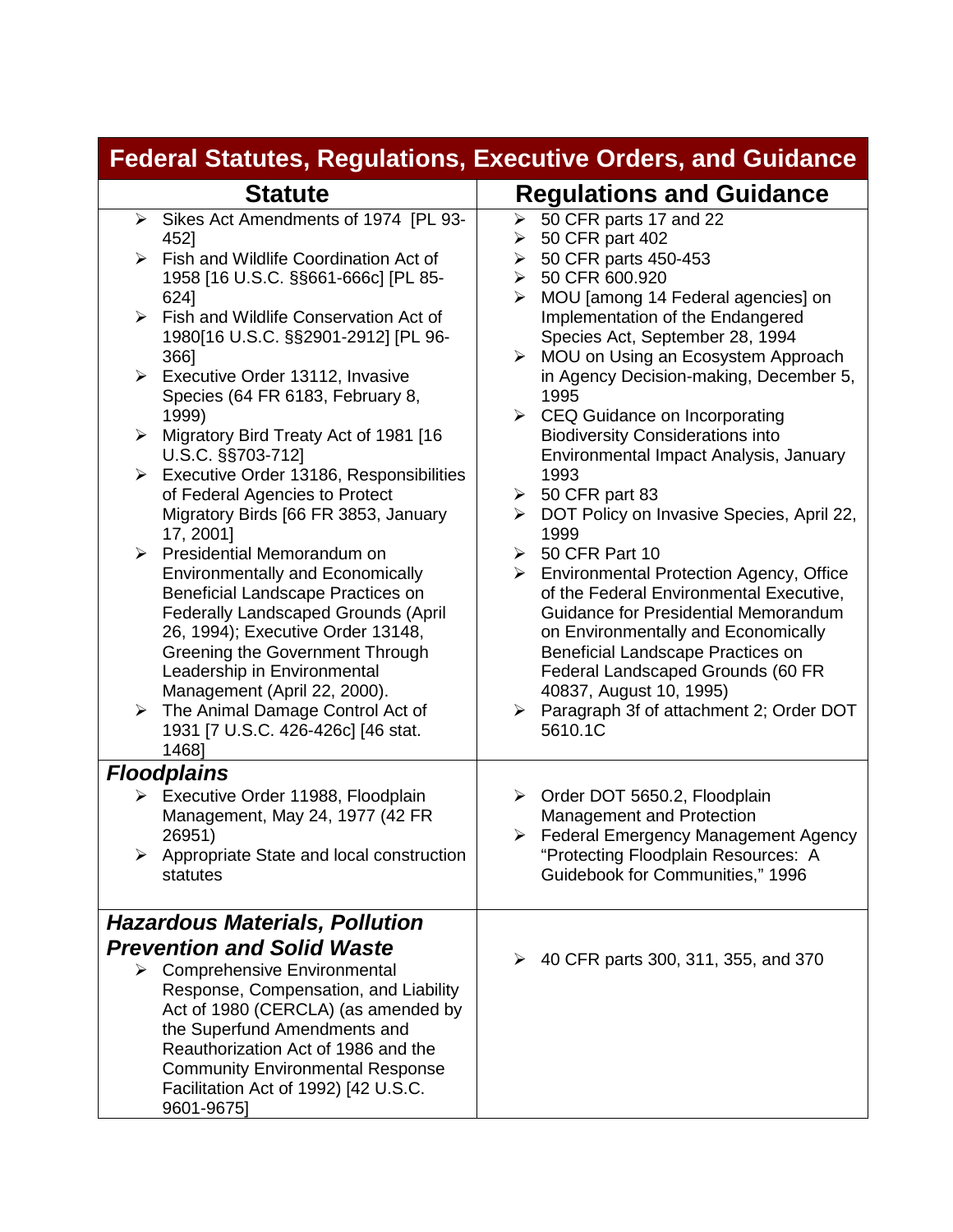|                                                                                                                                                                                                                                                                                                                                                                                                                                                                                                                                                                                                                                                                                                                                                                                                                                                                                                                                                                                                                                                | <b>Federal Statutes, Regulations, Executive Orders, and Guidance</b>                                                                                                                                                                                                                                                                                                                                        |
|------------------------------------------------------------------------------------------------------------------------------------------------------------------------------------------------------------------------------------------------------------------------------------------------------------------------------------------------------------------------------------------------------------------------------------------------------------------------------------------------------------------------------------------------------------------------------------------------------------------------------------------------------------------------------------------------------------------------------------------------------------------------------------------------------------------------------------------------------------------------------------------------------------------------------------------------------------------------------------------------------------------------------------------------|-------------------------------------------------------------------------------------------------------------------------------------------------------------------------------------------------------------------------------------------------------------------------------------------------------------------------------------------------------------------------------------------------------------|
| <b>Statute</b>                                                                                                                                                                                                                                                                                                                                                                                                                                                                                                                                                                                                                                                                                                                                                                                                                                                                                                                                                                                                                                 | <b>Regulations and Guidance</b>                                                                                                                                                                                                                                                                                                                                                                             |
| > Pollution Prevention Act of 1990 [42]<br>U.S.C. 1310-1319]<br>Toxic Substances Control Act of 1976,<br>➤<br>as amended (TSCA) [15 U.S.C. 2601-<br>2692] [PL 94-469]<br>$\triangleright$ Resource Conservation and Recovery<br>Act of 1976 (RCRA) [PL 94-580, as<br>amended by the Solid Waste Disposal<br>Act of 1980 (SWDA), PL 96-482, the<br><b>Hazardous and Solid Waste</b><br>Amendments of 1984, PL 98-616, and<br>the Federal Facility Compliance Act of<br>1992, (FFCA) PL 103-386] [42 U.S.C.<br>6901-6992(k)]<br>Executive Order 12088, Federal<br>➤<br><b>Compliance with Pollution Control</b><br>Standards, October 13, 1978 (43 FR<br>47707), amended by Executive Order<br>12580, January 23, 1987 (52 FR 2923)<br>January 29, 1987<br>$\triangleright$ Executive Order 12856, Federal<br>Compliance with Right-to-Know Laws<br>and Pollution Prevention Requirements<br>(58 FR 41981, August 3, 1993)<br>$\triangleright$ Executive Order 12580, Superfund<br>Implementation, amended by Executive<br>Order 13016 and 12777 | > CEQ Memorandum on Pollution<br><b>Prevention and the National</b><br>Environmental Policy Act, January 12,<br>1993 (58 FR 6478)<br>$\geq$ 40 CFR parts 761 and 763<br>40 CFR parts 240-280<br>≻                                                                                                                                                                                                           |
| <b>Historical, Architectural and</b>                                                                                                                                                                                                                                                                                                                                                                                                                                                                                                                                                                                                                                                                                                                                                                                                                                                                                                                                                                                                           |                                                                                                                                                                                                                                                                                                                                                                                                             |
| <b>Cultural Resources</b>                                                                                                                                                                                                                                                                                                                                                                                                                                                                                                                                                                                                                                                                                                                                                                                                                                                                                                                                                                                                                      |                                                                                                                                                                                                                                                                                                                                                                                                             |
|                                                                                                                                                                                                                                                                                                                                                                                                                                                                                                                                                                                                                                                                                                                                                                                                                                                                                                                                                                                                                                                | <b>Laws Governing National Preservation Programs, National Natural</b>                                                                                                                                                                                                                                                                                                                                      |
| National Historic Preservation Act of<br>➤                                                                                                                                                                                                                                                                                                                                                                                                                                                                                                                                                                                                                                                                                                                                                                                                                                                                                                                                                                                                     | <b>Landmarks and National Historic Landmarks:</b><br>36 CFR parts 60 (National Register of<br>➤                                                                                                                                                                                                                                                                                                             |
| 1966, as amended, including Executive<br>Order 11593, Protection and<br><b>Enhancement of the Cultural</b><br>Environment (36 FR 8921, May 13,<br>1971) [16 U.S.C. 470, 470 note] [PL<br>102-575 (1992)]                                                                                                                                                                                                                                                                                                                                                                                                                                                                                                                                                                                                                                                                                                                                                                                                                                       | Historic Places (NRHP)), 61 (State and<br>Local Preservation Programs), 62.1<br>(National Natural Landmarks), 63<br>(NRHP), 65, 65.1 (National Historic<br>Landmarks), 68 (standards), 73 (World<br>Heritage Program), 78 (waiver of Federal<br>agency section 110 responsibilities), 79<br>(curation) and 800 (consultation), as<br>revised (65 FR 77697; December 12,<br>2000, effective January 1, 2001) |
| Antiquities Act of 1906 [16 U.S.C. 431,<br>≻                                                                                                                                                                                                                                                                                                                                                                                                                                                                                                                                                                                                                                                                                                                                                                                                                                                                                                                                                                                                   | <b>Laws Governing the Federal Archeology Program:</b><br>43 CFR part 3<br>➤                                                                                                                                                                                                                                                                                                                                 |
|                                                                                                                                                                                                                                                                                                                                                                                                                                                                                                                                                                                                                                                                                                                                                                                                                                                                                                                                                                                                                                                |                                                                                                                                                                                                                                                                                                                                                                                                             |

 $\Box$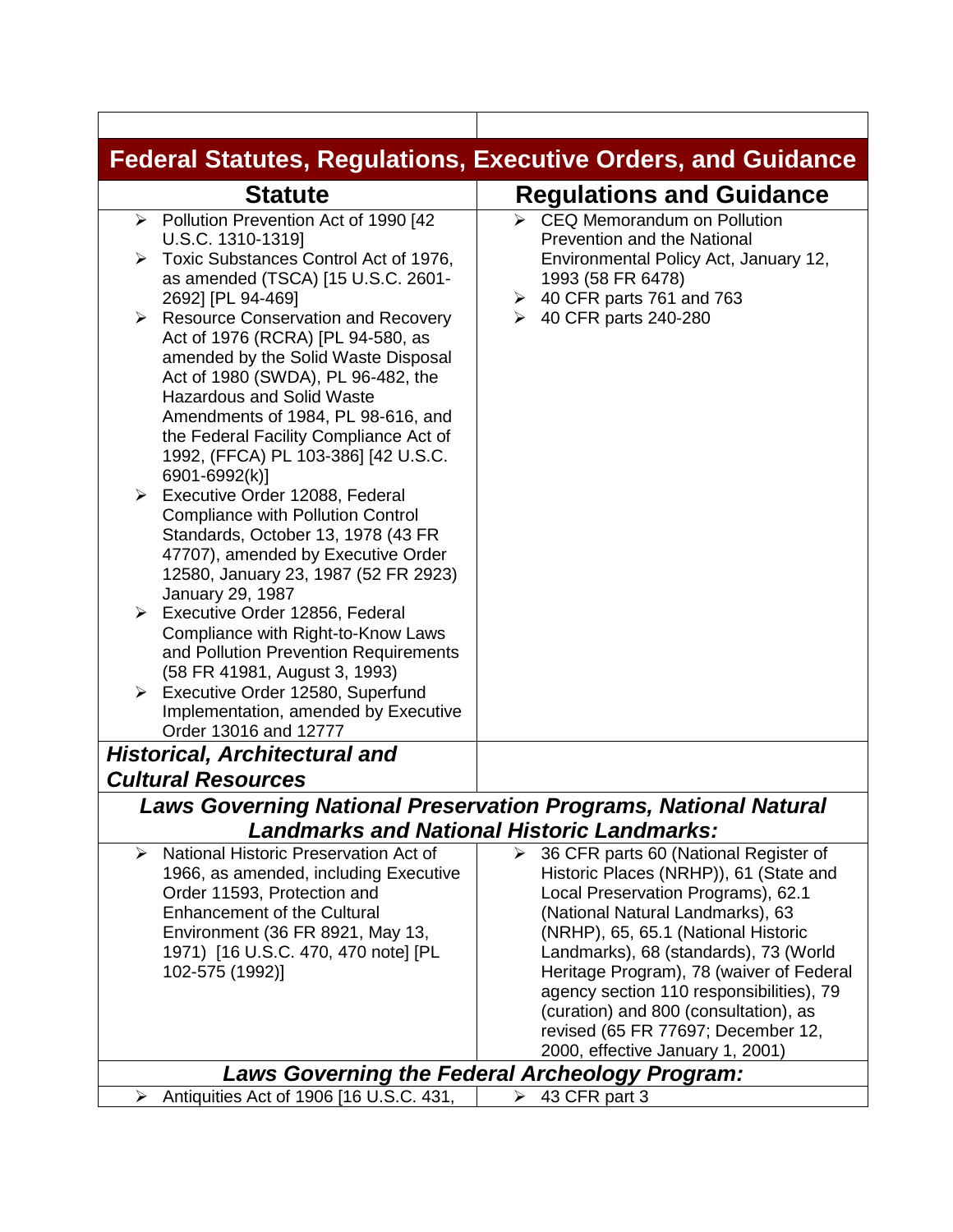| 432, 433] [PL 59-209 (1906)]                                                                                                                                                                                                                                                  | $\geq 25$ CFR part 261                                                                                                                                                     |
|-------------------------------------------------------------------------------------------------------------------------------------------------------------------------------------------------------------------------------------------------------------------------------|----------------------------------------------------------------------------------------------------------------------------------------------------------------------------|
|                                                                                                                                                                                                                                                                               | <b>Federal Statutes, Regulations, Executive Orders, and Guidance</b>                                                                                                       |
| <b>Statute</b>                                                                                                                                                                                                                                                                | <b>Regulations and Guidance</b>                                                                                                                                            |
| Archaeological and Historic<br>➤<br>Preservation Act of 1974, as amended<br>[16 U.S.C. 469-469c] [PL 89-665]                                                                                                                                                                  | $\triangleright$ Guidelines for Archeology and Historic<br><b>Preservation: Standards and Guidelines</b><br>(DOI) (48 FR 44716, September 29,<br>1983)<br>> 36 CFR part 68 |
| > Archaeological Resources Protection<br>Act of 1979, as amended [16 U.S.C.<br>470aa-470mm] [PL 96-95 (1979)]                                                                                                                                                                 | $\triangleright$ 43 CFR parts 3 and 7<br>36 CFR part 79<br>➤<br>$\geq 25$ CFR part 262<br>> Federal Archeological Preservation<br>Strategy                                 |
| Native American Graves Protection and<br>$\blacktriangleright$<br>Repatriation Act of 1990 [25 U.S.C.<br>3001] [PL 101-601 (1990)]                                                                                                                                            | $\triangleright$ 43 CFR part 10<br>▶ 25 CFR 262.8                                                                                                                          |
|                                                                                                                                                                                                                                                                               | <b>Other Major Federal Historic and Cultural Resource Preservation Laws</b>                                                                                                |
|                                                                                                                                                                                                                                                                               | and Executive Orders:                                                                                                                                                      |
| > American Indian Religious Freedom Act<br>of 1978 [42 U.S.C. 1996, 1996 note]<br>[PL 95-341 (1978)]                                                                                                                                                                          | $\geq$ 43 CFR 7.7 and 7.32<br>25 CFR 262.7<br>➤                                                                                                                            |
| Department of Transportation Act [49<br>≻<br>U.S.C. 303]                                                                                                                                                                                                                      |                                                                                                                                                                            |
| Public Building Cooperative Use Act of<br>$\triangleright$<br>1976 [40 U.S.C. 601(a), 601(a)(1), 606,<br>611(c), 612(a)(4)] [PL 94-541]                                                                                                                                       | ▶ 41 CFR parts 101-17, 101-17.002(I), (m),<br>(n) (rural areas), 101.17.002(i)(2) (urban<br>areas), and 101-19                                                             |
| Executive Order 13006, Locating<br>➤<br><b>Federal Facilities on Historic Properties</b><br>in Our Nation's Central Cities (61 FR<br>26071, May 24, 1996)                                                                                                                     |                                                                                                                                                                            |
| Executive Order 13007, Indian Sacred<br>➤<br>Sites (61 FR 26771, May 29, 1996)                                                                                                                                                                                                |                                                                                                                                                                            |
| Executive Order 13175, Consultation<br>➤<br>and Coordination with Indian Tribal<br>Governments (65 FR 67249, November<br>9, 2000), and the Presidential<br>Memorandum of April 29, 1994,<br>Government-to-government Relations<br>with Native American Tribal<br>Governments. |                                                                                                                                                                            |
| Executive Order 11593, Protection and<br>➤<br><b>Enhancement of the Cultural</b><br>Environment (36 FR 8921, May 13,<br>1971) (16 U.S.C. 470 note)                                                                                                                            |                                                                                                                                                                            |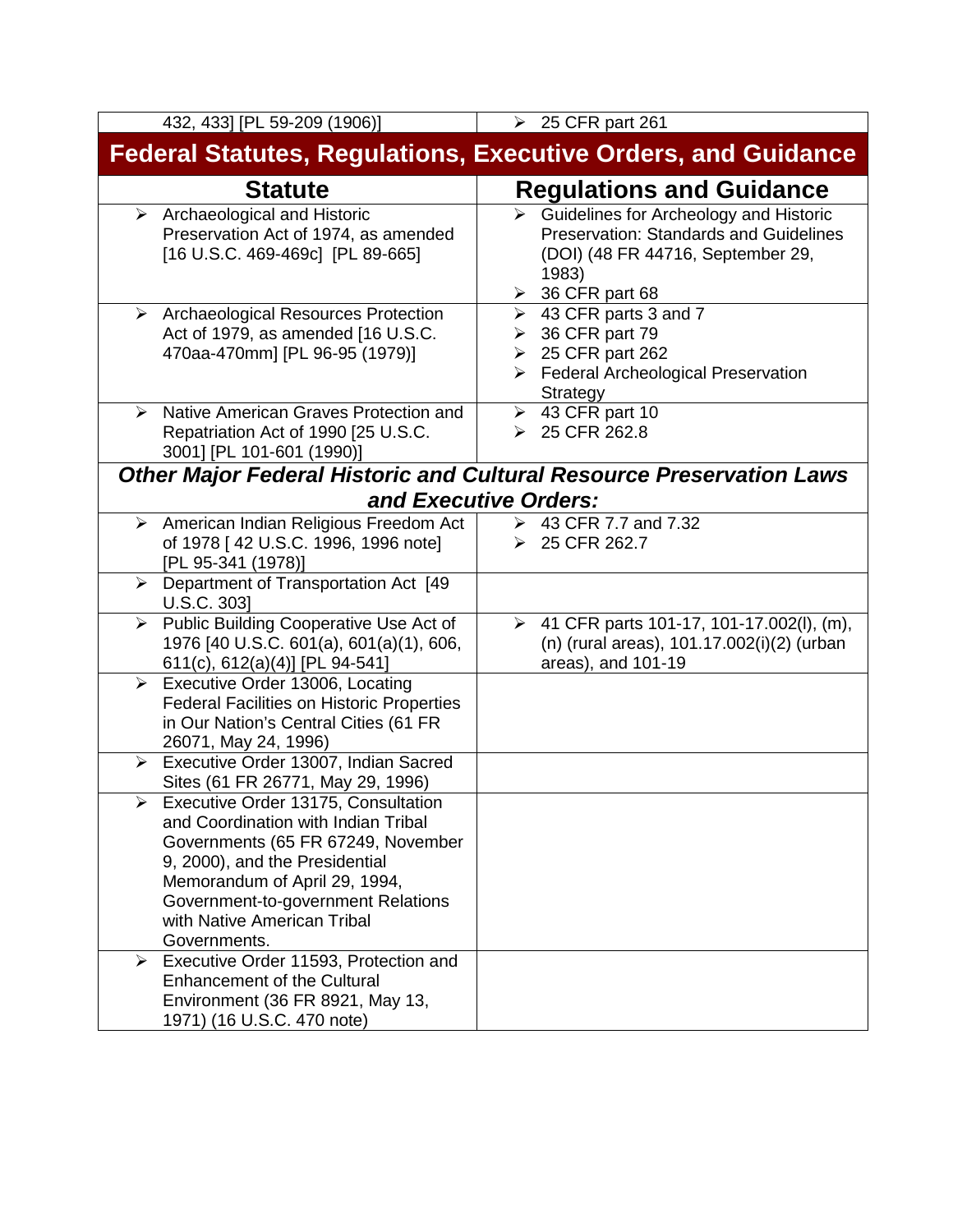| <b>Federal Statutes, Regulations, Executive Orders, and Guidance</b>                                                                                                                                                                                                                                                                                                                                                                                                                                                                                                   |                                                                                                                                                                                                                                                                                                                                    |  |
|------------------------------------------------------------------------------------------------------------------------------------------------------------------------------------------------------------------------------------------------------------------------------------------------------------------------------------------------------------------------------------------------------------------------------------------------------------------------------------------------------------------------------------------------------------------------|------------------------------------------------------------------------------------------------------------------------------------------------------------------------------------------------------------------------------------------------------------------------------------------------------------------------------------|--|
| <b>Statute</b>                                                                                                                                                                                                                                                                                                                                                                                                                                                                                                                                                         | <b>Regulations and Guidance</b>                                                                                                                                                                                                                                                                                                    |  |
| <b>Light Emissions and Visual</b><br><i><b>Impacts</b></i><br>$\triangleright$ There are no special purpose laws for<br>light emissions and visual impacts.<br><b>Natural Resources and Energy</b>                                                                                                                                                                                                                                                                                                                                                                     |                                                                                                                                                                                                                                                                                                                                    |  |
| <b>Supply</b>                                                                                                                                                                                                                                                                                                                                                                                                                                                                                                                                                          |                                                                                                                                                                                                                                                                                                                                    |  |
| $\triangleright$ There are no special purpose laws for<br>natural resources and energy supply.                                                                                                                                                                                                                                                                                                                                                                                                                                                                         |                                                                                                                                                                                                                                                                                                                                    |  |
| <b>Noise</b><br>▶ 49 U.S.C. 47501-47507 (Aviation Safety<br>and Noise Abatement Act of 1979, as<br>amended)<br>> 49 U.S.C. 40101 et seq., as amended<br>by PL 103-305 (Aug. 23, 1994) (The<br>Federal Aviation Act of 1958)<br>The Control and Abatement of Aircraft<br>➤<br>Noise and Sonic Boom Act of 1968<br>49 U.S.C. 47101 et seq., as amended<br>➤<br>by PL 103-305 (Aug. 23, 1994) (The<br>Airport and Airway Improvement Act)<br>> 49 U.S.C. 2101 et seq. (Airport Noise<br>and Capacity Act of 1990)<br>▶ 49 U.S.C. 44715 (The Noise Control Act<br>of 1972) | $\geq$ 14 CFR part 150<br>$\triangleright$ Noise Control and Compatibility Planning<br>for Airports Advisory Circular, 150/5020<br>14 CFR part 161 Notice and Approval of<br>≻<br><b>Airport Noise and Access Restrictions</b>                                                                                                     |  |
| Socioeconomic Impacts,<br><b>Environmental Justice and</b><br><b>Children's Environmental Health</b>                                                                                                                                                                                                                                                                                                                                                                                                                                                                   |                                                                                                                                                                                                                                                                                                                                    |  |
| and Safety Risks<br>Executive Order 12898, Federal Actions<br>to Address Environmental Justice in<br>Minority Populations and Low-Income<br>Populations (59 FR 7629, February 16,<br>1994).                                                                                                                                                                                                                                                                                                                                                                            | > Order DOT 5610.2, Environmental Justice<br>in Minority and Low-Income Populations,<br>April 15, 1997<br>> CEQ Environmental Justice: Guidance<br>Under the National Environmental Policy<br>Act, December 10, 1997<br>> Final Guidance For Consideration of<br>Environmental Justice in Clean Air Act<br>309 Reviews, July 1999. |  |
| $\triangleright$ Executive Order13045, Protection of<br><b>Children from Environmental Health</b><br>Risks and Safety Risks (62 CFR 19883,<br>April 23, 1997).                                                                                                                                                                                                                                                                                                                                                                                                         | 40 CFR 1508.27<br>➤                                                                                                                                                                                                                                                                                                                |  |